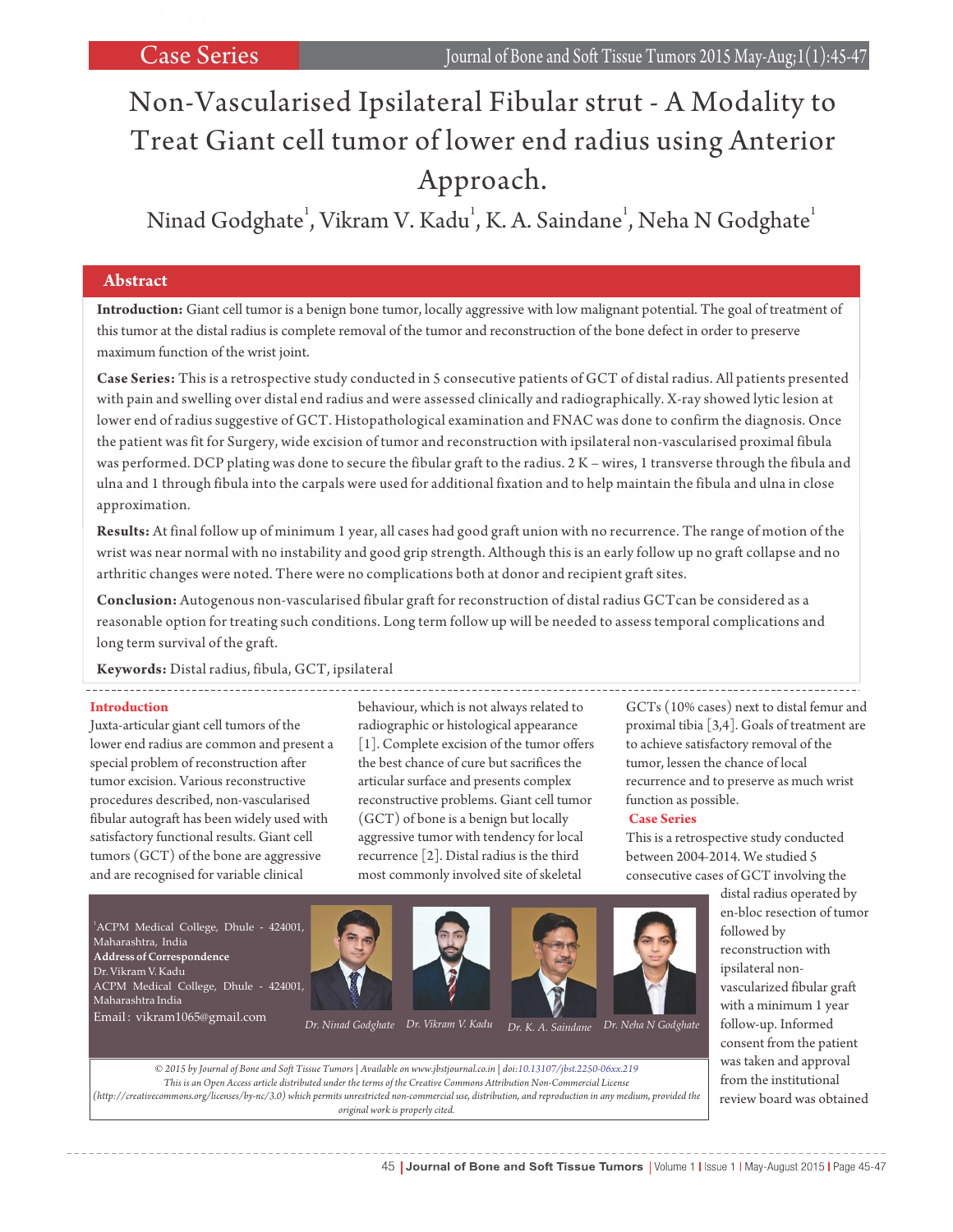

of lytc lesion in the distal radius. b- Biopsy confirmed giant cell tumor. c - En-block resection of distal radius with nonvascularised graft of ipsilateral proximal fibula was done and stabilised with plate and k wires. d - At3 months Kwireswereremoved. e-At 5 months follow up union of the host and the graft is seen. f - At one year follow up patient had acceptable range of motion at the wrist joint

for the study.Of the 5 cases studied, 3 were males and 2 were females. 3 right sided and 2 left sided. Mean age group was 22 yrs (14 – 30 yrs). Campanacci's staging system for giant cell tumour of the bone [5] was used for cortical breach. According to this system, 2 tumours were classified as Stage I and 3 tumours as Stage II. Once the patient was medically fit, surgery (ORIF with resection of distal end of radius and reconstruction with ipsilateral non vascularised proximal fibula along with plate and 2 k-wires) was performed.

#### Surgical Technique:

Patient supine on the operating table, with the arm on an arm board. Tourniquet on the arm was applied without exsanguinating the limb. Incision taken from the distal flexor crease of the wrist proximally upwards. The plane between the brachioradialis and flexor carpi radialis longus was used to reach upto the bone. The distal end of the radius was resected and measured. According to the measurement, the ipsilateral proximal fibula was resected and was reconstructed after giving thorough wash to the reconstruction site. The fibula was then fixed to the radius with a 6 hole DCP plate and 2 transverse k-wires at the distal end to stabilize the distal DRUJ. The path of common peroneal nerve was encased in soft tissue which was attached to proximal tibia. Closure was done and drain was kept. Below elbow slab was provided post-operatively.

#### **Case Study:**

28 yrs old male presented to our OPD with complaints of pain and swelling over distal radius, moreover on the lateral side since 3 months. The swelling was initially small (Pea shaped) and gradually increased. On clinical examination, skin over the swelling was normal, swelling was diffuse and was fixed to the bone. The movements at the wrist joint was painless but the patient had tenderness on deep palpation. The egg shell crackling sign was absent on palpation. X-ray (Fig 1a) showed lytic lesion at the distal end of the radius. It was characteristic of soap bubble appearance. FNAC was done which revealed GCT. Further histopathology (Fig 1b) was done which confirmed GCT. Once the patient was medically fit, surgery (ORIF with resection of distal end of radius (Fig 1c) and reconstruction with ipsilateral non-vascularised proximal fibula along with plate and 2 k-wires) was performed. 6 hole DCP plate was used for reconstruction of the fibula to radius and 2 kwires for additional stability to distal radio-ulnar joint. The patient was given below elbow slab post-operatively for 4 weeks and then below elbow cast for another 2 months. The arm was protected in corset for 1 yr. The 2 k-wires were removed at 3 months follow-up (Fig 1d). At 5 months follow-up (Fig 1e), patient was clinically and radiologically assessed and physiotherapy was started. At 1 yr follow-up (Fig 1f), The patient had gained acceptable range of movement with excellent grip strength, without any complication and returned to his previous work. All patients completed one year follow up and were called for final assessment. Bone graft had united in all cases with acceptable range of motion when compared to opposite side. There were no obvious complications, arthritis or recurrence.

#### **Discussion**

Giant cell tumor is an aggressive lesion with a high rate of recurrence [6]. There are reports that giant cell tumors in the lower end of the radius are more aggressive and metastasize more often to the lungs(1). Nonvascularised fibular autograft was first used in 1945 for congenital absence of radius(7). Later, fibular transplants were used by various authors for tumours of the lower end radius(8). This reconstruction technique has